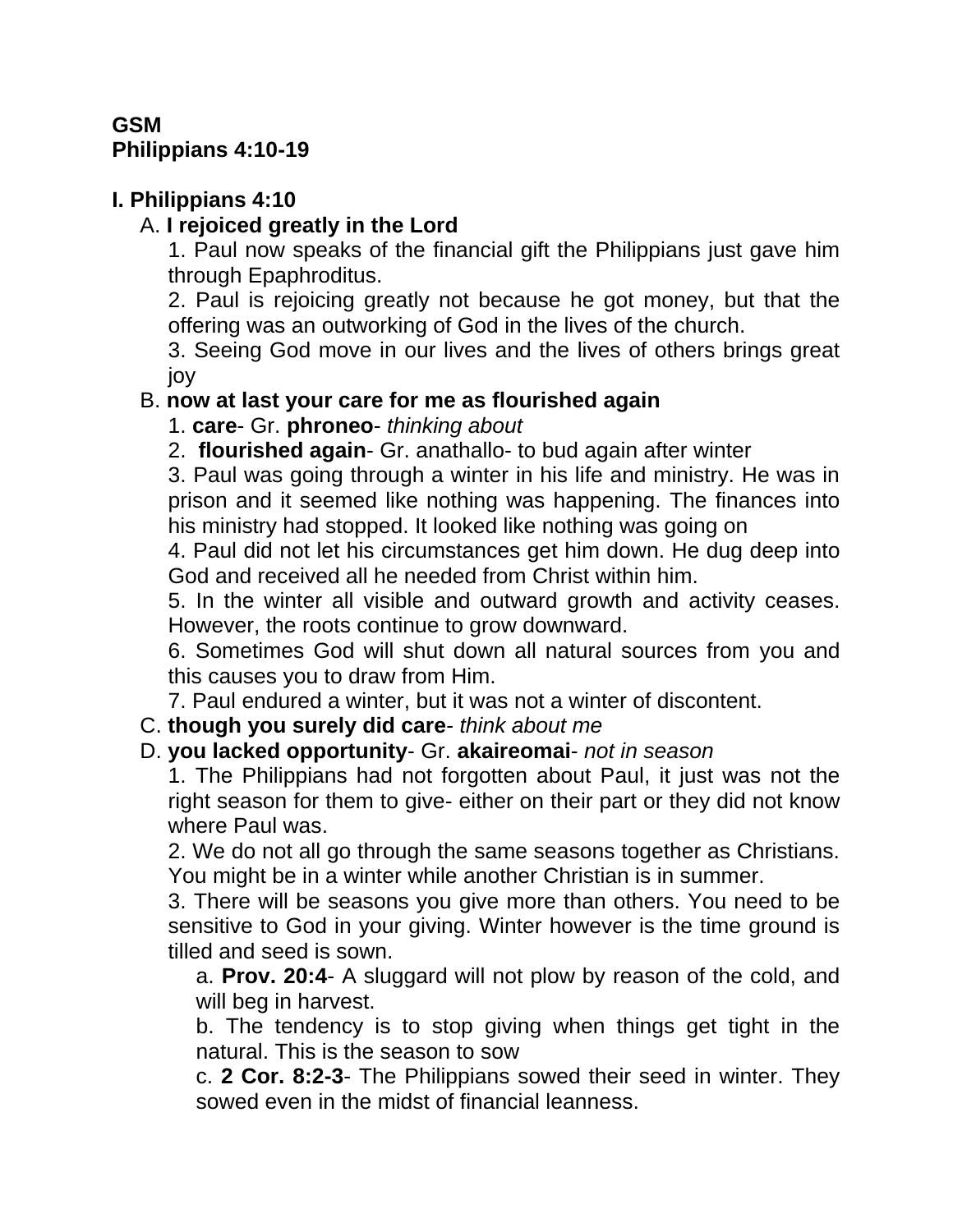d. Example: My testimony of increasing my giving when I was faced greater financial obligations and God met my needs.

# **II. Philippians 4:11**

## A. **Not that I speak in regard to need**

1. Paul is not bringing up the financial gift in order to get more from them or to whine. He was bringing it up to thank them, rejoice with them in the grace of God in their lives, and to teach them more

#### B. **for I have learned**- Gr. **manthano**- from **matheo**- *we get our word math from this.*

1. Paul had learned spiritual mathematics. Although in the natural when you multiply something by zero you get zero. But when you when have nothing and factor in God you- come up with any answer you need!

2. Paul learned to be sustained by God from the inside of him instead of outward resources.

#### C. **in whatever state I am in**

1. I don't care what state you are in, you can be content- even if it is Texas! [I am from Oklahoma!]

#### D. **wherewith to be content**- Gr. **autarkes**- *self sufficient*

1. This does not mean Paul handled life by himself

2. This means that he found all the resources he needed inside of himself. God lived in Paul. He lived from Christ on the inside of him! He lived from His union with Christ. Christ is the root for the Christian life. He is rooted in our spirit.

## E. The Christian is seen as a palm tree- Ps. 92:12

1. A palm tree is different from all trees in that it receives it nutrients from the core of the tree instead of its bark. You can cut a ring in the bark around a tree and kill it. However, you can ring a palm tree and you cannot kill it because it does not receive its life from the bark. A Christian does not have to have outward circumstances to be good to be joyful and victorious. They are not dependent upon the flesh to live. They live from Christ in their core of their being! A Christian can take a ringing and keep on singing!

#### **III. Philippians 4:12**

A. Paul now describes the ups and downs of life. Circumstances of life are a series of ups and downs. We don't have to be up and down with them. We can be held steady.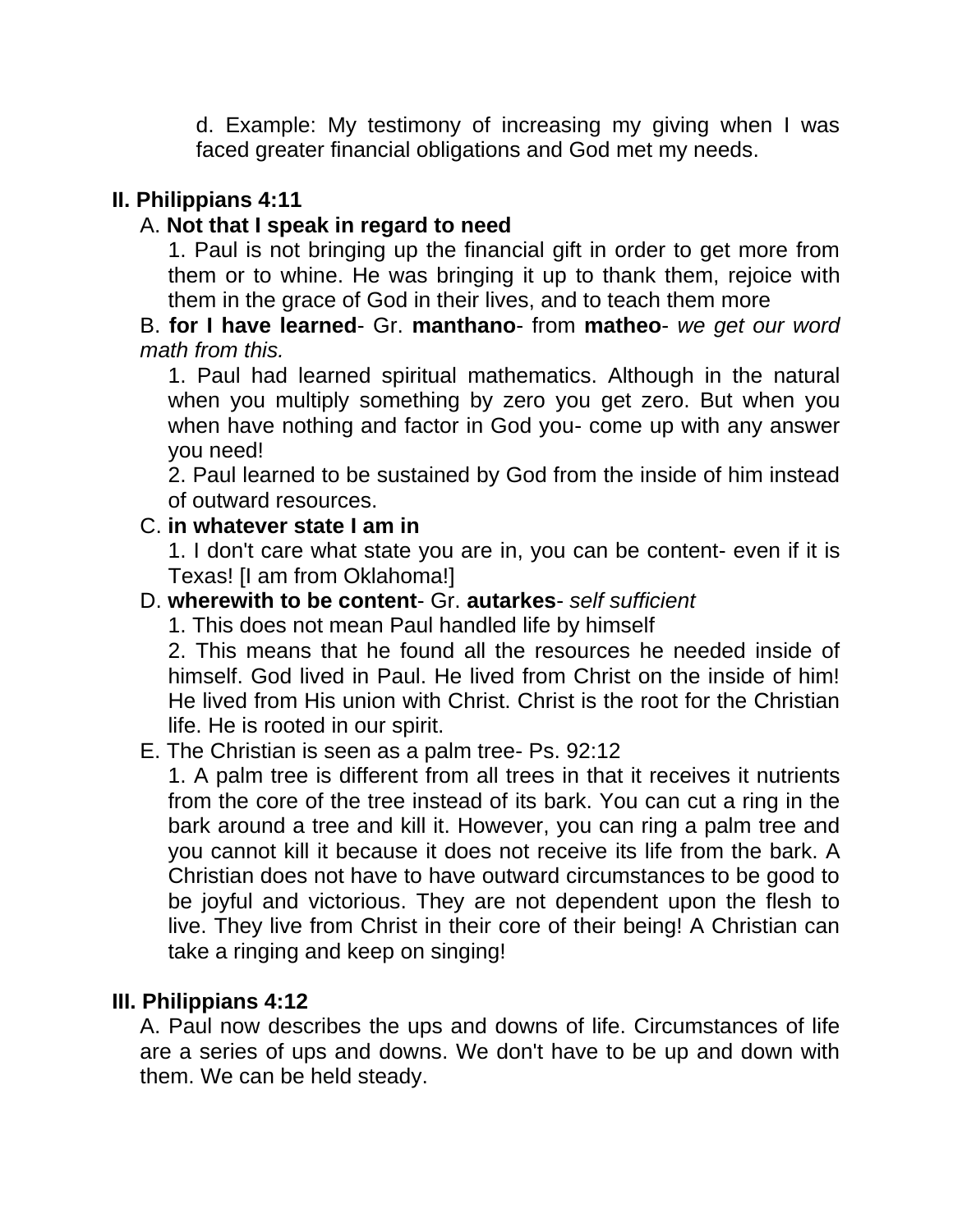B. **I know**- Gr. **eido**- perfect tense- This knowledge had been used by Paul and was working in him.

C. how to be abased [**down**], how to abound [**up**], to be full [**up**], to be hungry [**down**], abound [**up**], suffer need [**down**]

D. This is a picture of a ship being tossed up and down on the waves. Life is like the waves of the sea that wants to toss us to and fro. The lows of life threaten to sink us and the highs of life tend to cause us to be uplifted in pride.

D. **instructed**- Gr. **meuo**- *to be initiated into an inner secret*- Paul knew a inner secret that kept him steady in the circumstances of life!

E. In the ancient world even large ships were sunk in bad storms because of the waves until the invention of the gyroscope. This was a wheel placed in the belly of the ship that spun rapidly. It caused the ship to stay steady. It kept the ship's nose from sinking too low and rising to high. It caused the ship to stay steady when it was hit from the right and the left. The Holy Spirit is our spiritual gyroscope. He is in the belly of our ship! The more we spend time in the Word of God and in prayer the faster this gyroscope spins and makes us be able to stand the worst of storms. Meditating the Word and praying in the Spirit are great ways to get the spiritual gyroscope to spinning in your life.

E. What held Paul steady in the ups and downs of his life was what he knew and had taught by and in the Lord. Notice in verses 11-12. **I have learned, I know, I now, I am instructed**. Again, we need to take in four times the spiritual input to properly put forth spiritual output- **learn, know, know, instructed- I can do all things...**

## **IV. Philppians 4:13**

A. Many quote this verse out of context. It is connected with verse **11-12** B. Paul could do all things because of what he learned, knew, and was taught

C. Also, people misquote this verse- They say, I can do all things. This is a misquotation of scripture. The verse actually says I can do all things **THROUGH CHRIST** who strengthens me. We can only do all things through the inward strengthening of Christ on the inside of us. We receive strength from Christ by allowing Him to teach us from His Word and through prayer.

D. Apart from Christ we can do nothing! **John 15:5** 

E. Many Christians are trying to make it through the ups and downs of life without receiving the strengthening ministry of Christ on the inside of them. They are going up and down with the circumstances. They are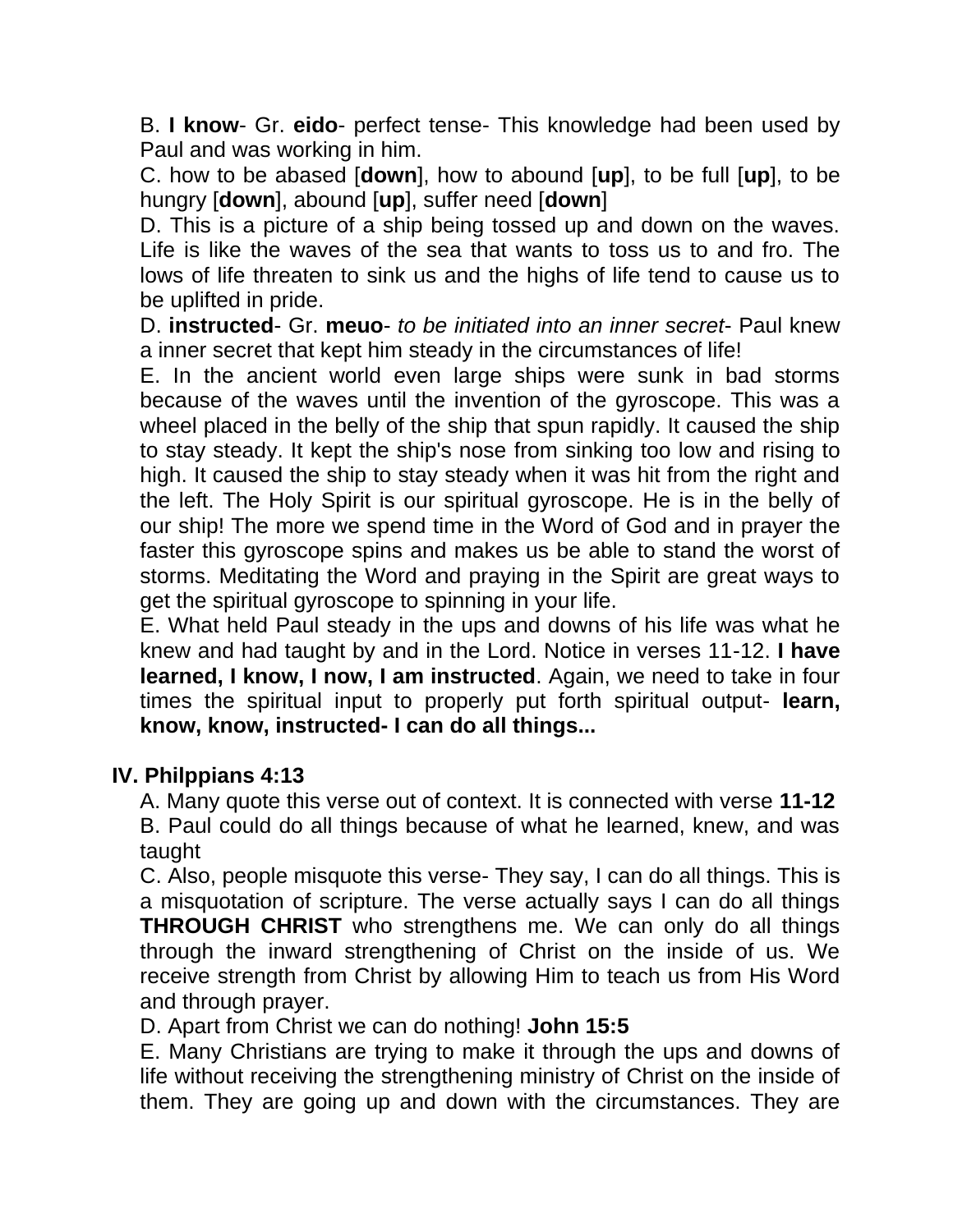being rocked to the right and to the left. They have a spiritual gyroscope installed in the belly of their ship but it is not spinning because they have not sought the Lord in the Word or in praying in [by] the Spirit.

F. The power of Christianity is that no matter what the circumstance or environment a Christian can be victorious and full of joy and peace.

1. **1 Cor. 7:24**- The secret to flourishing in any climate is to abide there **WITH GOD**! You can thrive in any job, marriage, or ministry if you abide there **WITH GOD!**

## **V. Philippians 4:14**

A. **You did well**- Gr. **kalos**- *a beautiful and useful thing*. Paul did not have to have the offering but it was useful and beneficial to him.

- B. **shared** Gr. **sugkoinoneo** *co-sharing, partnered with*
- C. **in my distress** Gr. **thlipsis** *pressure*

1. When we sow into others and share with them in the point of their pressure we ourselves will reap relief in our times of pressure.

## **VI. Philippians 4:15**

## A. **At the beginning of the gospel**

1. This was early in Paul's ministry.

2. Only one church supported him

3. We must realize when we first start off not many will be supporting us, but don't give up, trust in God. These early days of having to trust God is in preparation for the future. It is building faith and trust in God.

B. **no church shared**- Gr. **koinoneo-** *partnered with*- The ones who partner with you early on in your endeavors are truly gifts from God and are the most faithful and have the purest motives.

- C. **concerning giving and receiving** Amp- **opened up [***a debit and credit***] account in giving and receiving except you only.** 
	- 1. When we partner with a ministry we not only give, but we receive back from our giving in finances and spiritual things like revelation and wisdom.

## **VII. Philippians 4:16**

- A. **In Thessalonica you sent once and again to my need**
	- 1. Paul left Philippi and went Thessalonica. The Philippians were so impacted by Paul's ministry they continued to support him from that day.